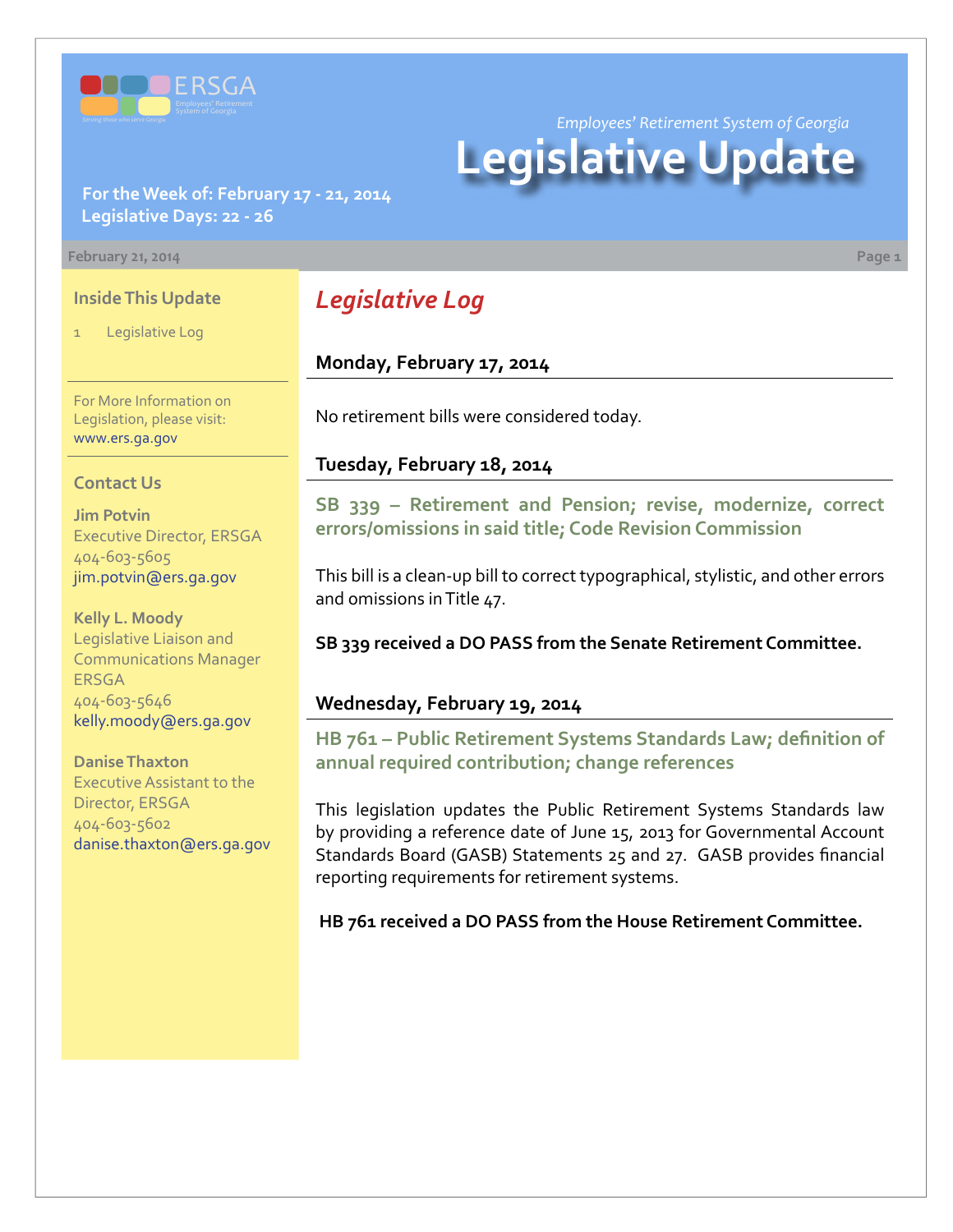# *Legislative Log (continued)*

**HB [764 – G](http://www.legis.ga.gov/legislation/en-US/Display/20132014/HB/764)eorgia State Employees' Pension and Savings Plan; certain employees make contributions at rate of 5 percent unless otherwise specified; provide**

The current tier for new hires of the ERS pension system contains both a defined benefit (DB) and a defined contribution (401(k)) component. Membership in the DB plan is mandatory for new hires; membership in the 401(k) plan is optional. Currently, new hires are automatically enrolled in the 401(k) plan with an initial contribution rate of 1% of their salary unless they opt out or otherwise elect to change their contribution rate. This bill changes the initial contribution rate to 5% of the employees' salary for those hired after July 1, 2014, in order to take advantage of the full state offered match. Employees may continue to opt out or otherwise elect to change their contribution rate.

### **HB 764 received a DO PASS from the House Retirement Committee.**

## **HB [843 – R](http://www.legis.ga.gov/legislation/en-US/Display/20132014/HB/843)etirement and pensions; ensure compliance with federal laws and regulations; change certain provisions**

In 2009/2010, legislation was passed to align Georgia law with the federal Internal Revenue Code. The IRS has required an additional change in Georgia law in order maintain compliance with IRS regulations as it relates to qualified pension plans for ERS and TRS. These changes are minor and impact the General Provisions (replace detailed IRC 415 language with a statement that the retirement systems will comply with IRC 415 requirements), Georgia Legislative Retirement System (add IRC 414 employer "pick-up" language) and the Georgia Judicial Retirement System (add IRC 414 employer "pick-up" language).

### **HB 843 received a DO PASS from the House Retirement Committee.**

## **Thursday, February 20, 2014**

No retirement bills were considered today.

### **Friday, February 21, 2014**

## **HB [764 – G](http://www.legis.ga.gov/legislation/en-US/Display/20132014/HB/764)eorgia State Employees' Pension and Savings Plan; certain employees make contributions at rate of 5 percent unless otherwise specified; provide**

The current tier for new hires of the ERS pension system contains both a defined benefit (DB) and a defined contribution (401(k)) component. Membership in the DB plan is mandatory for new hires; membership in the 401(k) plan is optional. Currently, new hires are automatically enrolled in the 401(k) plan with an initial contribution rate of 1% of their salary unless they opt out or otherwise elect to change their contribution rate. This bill changes the initial contribution rate to 5% of the employees' salary for those hired after July 1, 2014, in order to take advantage of the full state offered match. Employees may continue to opt out or otherwise elect to change their contribution rate.

### **HB 764 received a DO PASS from the House Rules Committee and was placed on the House debate calendar for 2/24/14.**